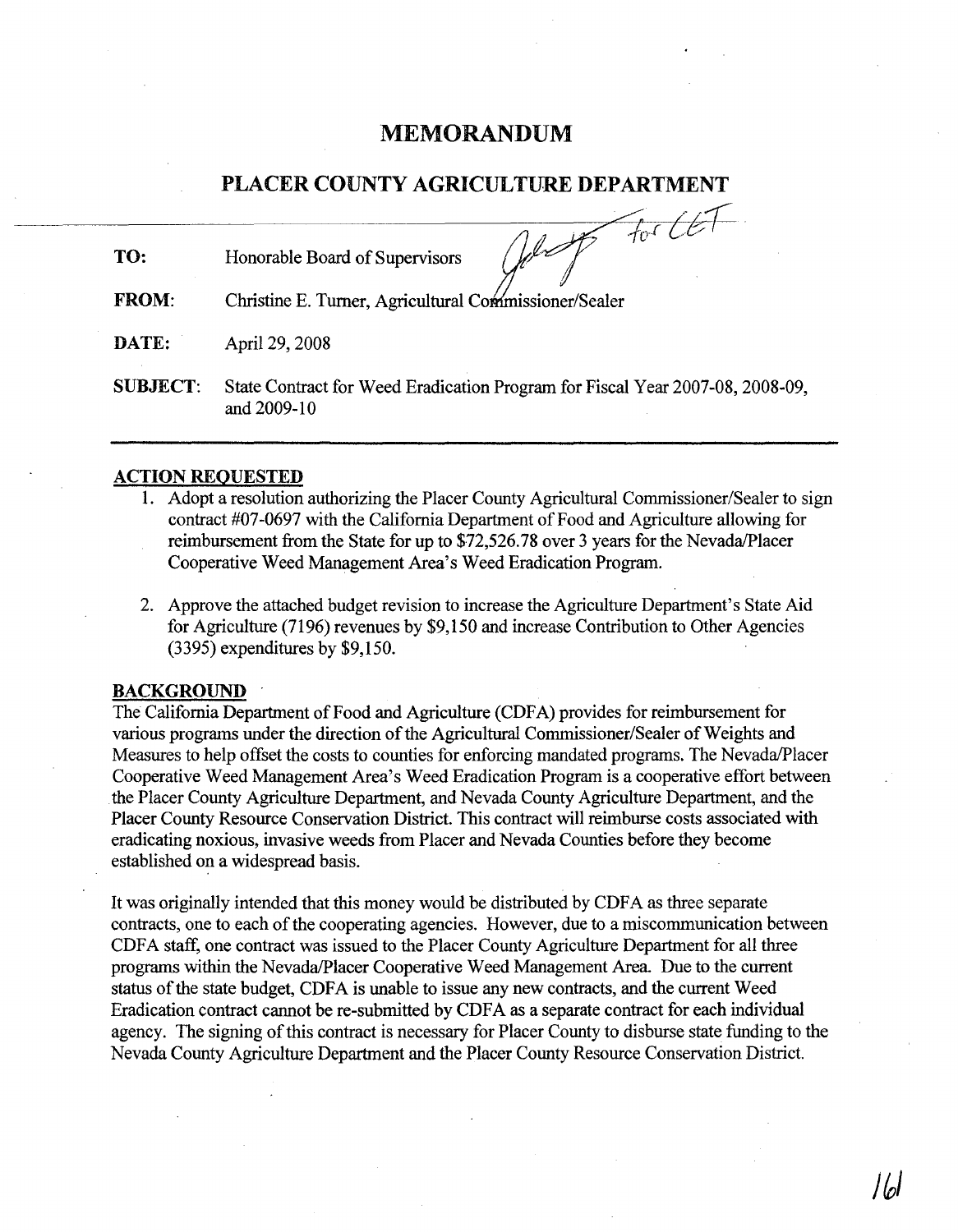## **ENVIRONMENTAL**

This activity does not qualify as a project under the California Environmental Quality Act (CEQA).

#### **FISCAL IMPACT**

This contract provides for \$72,526.78 over three years in reimbursements to the Nevada/Placer Cooperative Weed Management Area to offset costs of weed eradication programs. Of this money, \$28,600 will be provided to offset the Placer County Agriculture Department's impact to the General Fund over the next three years. The other \$43,926.78 will be distributed to the Nevada County Agriculture Department, and the Placer County Resource Conservation District as stipulated in the contract referenced above.

For FY2007-2008, Placer County will receive \$16,300. Of this amount, \$7,150 will be utilized by the Placer County Agriculture Department to offset the cost of weed eradication activities, \$3,650 will be transferred to the Nevada County Agriculture Department for their related weed eradication program, and \$5,500 will be transferred to the Placer County Resource Conservation District for their related weed eradication program.

Attachments - Exhibit 1, Budget Revision Exhibit 2, Resolution

Contract for Review at Clerk of the Board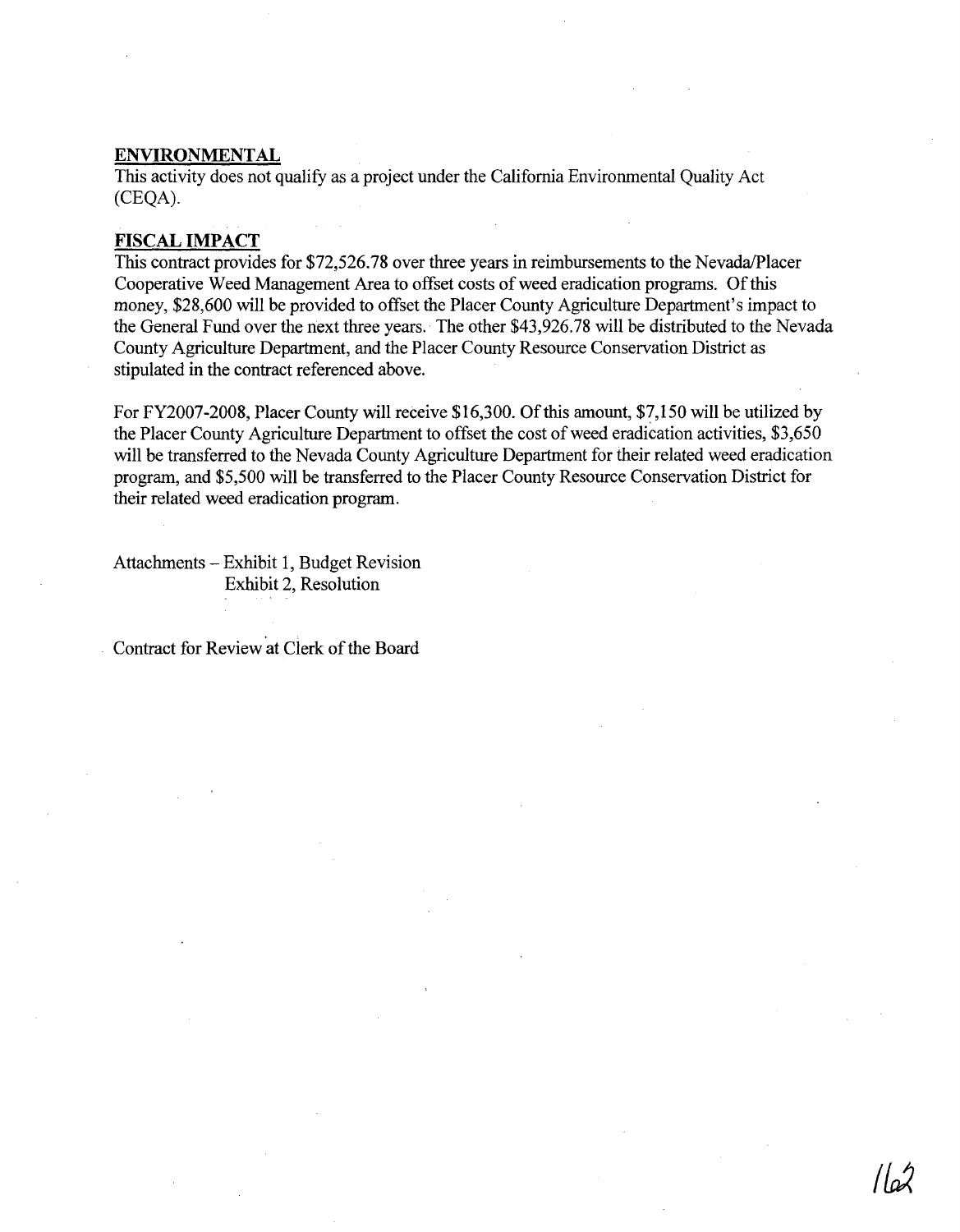| FOR CASH TRANSFERS & RESERVE CANCELLATIONS PLEASE PROVIDE THE FOLLOWING<br>Fund/subFund - OCA - PCA - G/L - Sub G/L |                                                       |                 |     |      |          |                                                                                                                   |       |                                      | PLACER COUNTY |                    |                                    |        |     |      |          |                                 | PAS DOCUMENT NO.         |                           |                                 |               |  |
|---------------------------------------------------------------------------------------------------------------------|-------------------------------------------------------|-----------------|-----|------|----------|-------------------------------------------------------------------------------------------------------------------|-------|--------------------------------------|---------------|--------------------|------------------------------------|--------|-----|------|----------|---------------------------------|--------------------------|---------------------------|---------------------------------|---------------|--|
| <b>BUDGET REVISION</b>                                                                                              |                                                       |                 |     |      |          |                                                                                                                   |       |                                      |               |                    |                                    |        |     |      |          |                                 |                          |                           |                                 |               |  |
|                                                                                                                     |                                                       |                 |     |      |          |                                                                                                                   |       |                                      |               |                    | Cash Transfer Required             |        |     |      |          |                                 |                          | <b>Auditor-Controller</b> |                                 |               |  |
| DEPT<br>NO.                                                                                                         | <b>DOC</b><br><b>TYPE</b>                             | Total \$ Amount |     |      |          | TOTAL LINES                                                                                                       |       | <b>Reserve Cancellation Required</b> |               |                    |                                    |        |     |      |          |                                 | <b>County Executive</b>  |                           |                                 |               |  |
| 02                                                                                                                  | <b>BR</b>                                             | 18,300.00       |     |      |          | $\mathbf 2$                                                                                                       |       | <b>Establish Reserve Required</b>    |               |                    |                                    |        |     |      |          | <b>Board of Supervisors</b>     |                          |                           |                                 |               |  |
| <b>ESTIMATED REVENUE ADJUSTMENT</b>                                                                                 |                                                       |                 |     |      |          |                                                                                                                   |       |                                      |               |                    |                                    |        |     |      |          | <b>APPROPRIATION ADJUSTMENT</b> |                          |                           |                                 |               |  |
| Line No.                                                                                                            | Dept<br>No.                                           | T/C             | Rev | Fund | Sub Fund | OCA                                                                                                               | PCA   | OIJ 3                                | <b>AMOUNT</b> | <b>Line</b><br>No. | Dept<br>No.                        | I/C    | Rev | Fund | Sub Fund |                                 | <b>OCA</b>               | PCA                       | OBJ3                            | <b>AMOUNT</b> |  |
| 01                                                                                                                  | 02                                                    | 006             |     | 100  |          | 992221                                                                                                            | 92221 | 7196                                 | 9,150.00      | 01                 |                                    | 02 014 |     | 100  |          |                                 | 992221                   | 92221                     | 3395                            | 9,150.00      |  |
|                                                                                                                     |                                                       |                 |     |      |          |                                                                                                                   |       |                                      |               |                    |                                    |        |     |      |          |                                 |                          |                           |                                 |               |  |
|                                                                                                                     |                                                       |                 |     |      |          | $\Box$                                                                                                            |       |                                      |               |                    |                                    |        |     |      |          |                                 |                          |                           |                                 |               |  |
|                                                                                                                     |                                                       |                 |     |      |          |                                                                                                                   |       |                                      |               |                    |                                    |        |     |      |          |                                 |                          |                           |                                 |               |  |
|                                                                                                                     |                                                       |                 |     |      |          |                                                                                                                   |       |                                      |               |                    |                                    |        |     |      |          |                                 |                          |                           |                                 |               |  |
|                                                                                                                     |                                                       |                 |     |      |          |                                                                                                                   |       |                                      |               |                    |                                    |        |     |      |          |                                 |                          |                           |                                 |               |  |
|                                                                                                                     |                                                       |                 |     |      |          |                                                                                                                   |       |                                      |               |                    |                                    |        |     |      |          |                                 |                          | $\sim$                    |                                 |               |  |
|                                                                                                                     |                                                       |                 |     |      |          |                                                                                                                   |       |                                      |               |                    |                                    |        |     |      |          |                                 |                          |                           |                                 |               |  |
|                                                                                                                     |                                                       |                 |     |      |          |                                                                                                                   |       |                                      |               |                    |                                    |        |     |      |          |                                 |                          |                           |                                 |               |  |
|                                                                                                                     |                                                       |                 |     |      |          |                                                                                                                   |       |                                      |               |                    |                                    |        |     |      |          |                                 |                          |                           |                                 |               |  |
|                                                                                                                     |                                                       |                 |     |      |          |                                                                                                                   |       |                                      |               |                    |                                    |        |     |      |          |                                 |                          |                           |                                 |               |  |
|                                                                                                                     |                                                       |                 |     |      |          |                                                                                                                   |       |                                      |               |                    |                                    |        |     |      |          |                                 |                          |                           |                                 |               |  |
|                                                                                                                     |                                                       |                 |     |      |          |                                                                                                                   |       | <b>TOTAL</b>                         | 9,150.00      |                    |                                    |        |     |      |          |                                 |                          |                           | <b>TOTAL</b>                    | 9,150.00      |  |
|                                                                                                                     |                                                       |                 |     |      |          | REASON FOR REVISION: To appropriate 2007/08 funds for Cooperative Weed Management from State Aid for Agriculture. |       |                                      |               |                    |                                    |        |     |      |          |                                 |                          |                           |                                 |               |  |
|                                                                                                                     |                                                       |                 |     |      |          |                                                                                                                   |       |                                      |               |                    |                                    |        |     |      |          |                                 |                          |                           |                                 |               |  |
|                                                                                                                     |                                                       |                 |     |      |          | Prepared by 1                                                                                                     |       |                                      |               |                    | $\frac{1}{1}$ Ext $\frac{7374}{1}$ |        |     |      |          |                                 |                          |                           |                                 |               |  |
|                                                                                                                     | 200<br>Department Head<br><b>Board of Supervisors</b> |                 |     |      |          |                                                                                                                   |       |                                      |               |                    |                                    |        |     |      |          |                                 | Date:                    |                           | 4/8/08                          |               |  |
|                                                                                                                     |                                                       |                 |     |      |          |                                                                                                                   |       |                                      |               |                    |                                    |        |     |      |          |                                 | <b>Budget Revision #</b> | Page:                     | loff<br>FOR INDIVIDUAL DEPT USE |               |  |

 $\sim 10^7$ 

 $\sim$   $\sim$ 

Distribution: ORIGINAL ONLY 1o Auditor **Rev 11/16/2004** Rev 11/16/2004

 $\sim 10^7$ 

 $\sim 10^{-1}$ 

 $\sim$ 

 $\sim$ 

 $\sim$ 

 $\mathcal{L}_{\text{max}}$  and  $\mathcal{L}_{\text{max}}$ 

 $\mathscr{E}$ 

 $\sim 10^{-1}$ 

 $\omega$ 

 $\sim$ 

 $\label{eq:2.1} \frac{d}{dt} \left( \frac{d}{dt} \right) = \frac{1}{2} \left( \frac{d}{dt} \right) \left( \frac{d}{dt} \right) = \frac{1}{2} \left( \frac{d}{dt} \right)$